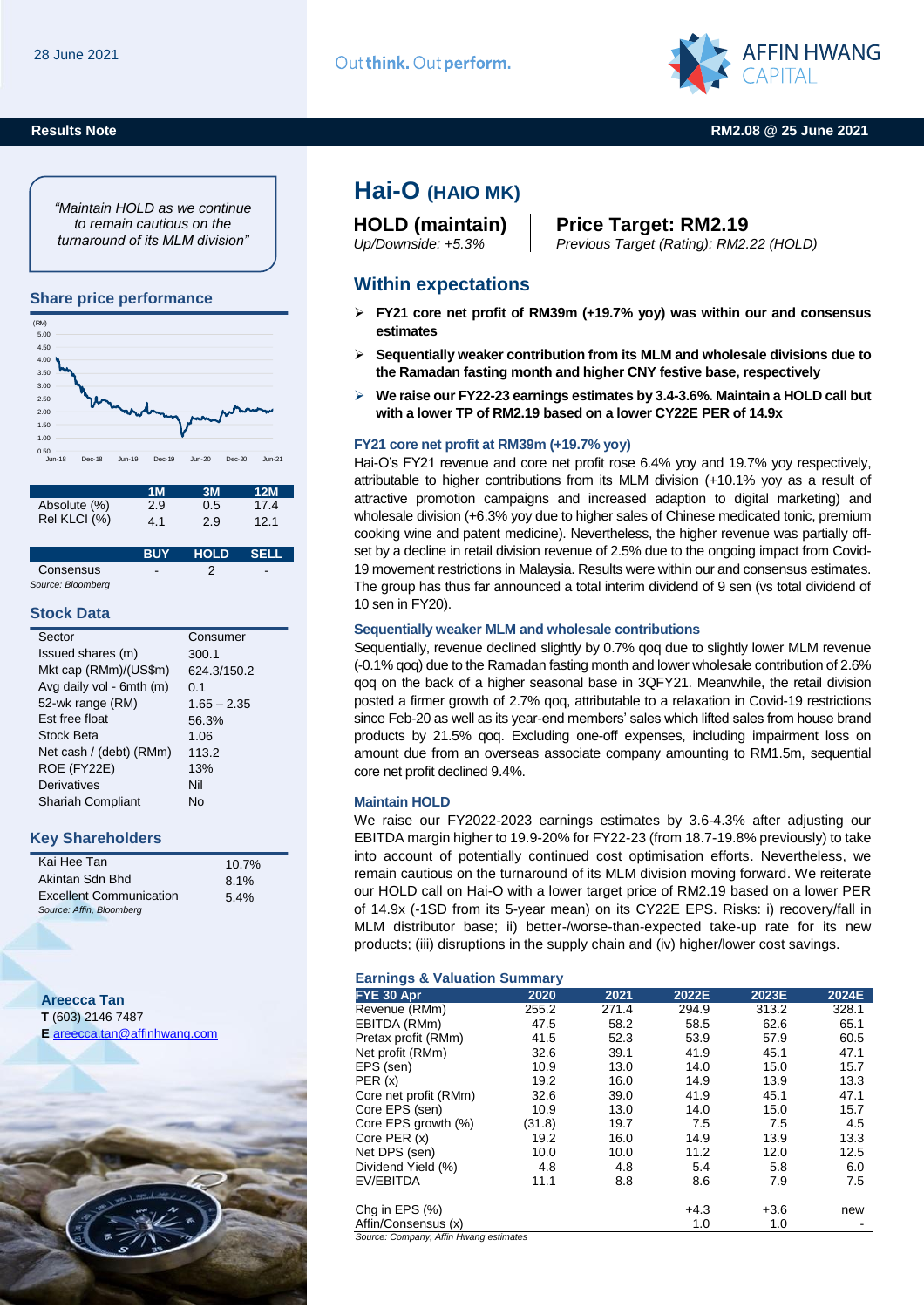

#### **Fig 1: Results Comparison**

| FYE Apr (RMm)                | 4Q          | 3Q          | 4Q          | QoQ           | YoY           | <b>FY20</b> | <b>FY21</b> | YoY    | <b>Comments</b>                                                                                                                                                                                      |
|------------------------------|-------------|-------------|-------------|---------------|---------------|-------------|-------------|--------|------------------------------------------------------------------------------------------------------------------------------------------------------------------------------------------------------|
|                              | <b>FY20</b> | <b>FY21</b> | <b>FY21</b> | % chg         | $%$ chg       |             |             | % chg  |                                                                                                                                                                                                      |
| Revenue                      | 53.7        | 67.2        | 66.8        | (0.7)         | 24.3          | 255.2       | 271.4       | 6.4    | FY21: revenue growth on<br>higher contribution from MLM<br>division $(+10.1\%$ yoy) and<br>wholesale division (+6.3% yoy)<br>but was off-set by retail<br>$(-31.1\%$ yoy) and others<br>(-31.1% yoy) |
| Op costs                     | (41.0)      | (52.3)      | (53.0)      | 1.4           | 29.1          | (207.6)     | (213.2)     | 2.7    |                                                                                                                                                                                                      |
| <b>EBITDA</b>                | 12.7        | 15.0        | 13.8        | (7.8)         | 8.8           | 47.5        | 58.2        | 22.3   |                                                                                                                                                                                                      |
| <b>EBITDA</b> margin<br>(% ) | 23.6        | 22.3        | 20.7        | $-1.6$<br>ppt | $-2.9$<br>ppt | 18.6        | 21.4        | 2.8ppt |                                                                                                                                                                                                      |
| Depn and amort               | (1.9)       | (1.6)       | (1.5)       | (1.5)         | (19.0)        | (6.6)       | (6.3)       | (4.4)  |                                                                                                                                                                                                      |
| <b>EBIT</b>                  | 10.8        | 13.4        | 12.2        | (8.5)         | 13.8          | 41.0        | 51.8        | 26.6   |                                                                                                                                                                                                      |
| EBIT margin (%)              | 20.0        | 19.9        | 18.3        | $-1.6$<br>ppt | $-1.7$<br>ppt | 16.0        | 19.1        | 3.1ppt |                                                                                                                                                                                                      |
| Int expense                  | (0.1)       | (0.1)       | (0.1)       | (23.0)        | (60.4)        | (0.4)       | (0.3)       | (24.9) |                                                                                                                                                                                                      |
| Int and other inc            | 0.2         | 0.2         | 0.2         | (14.6)        | (25.5)        | 1.0         | 0.7         | (29.5) |                                                                                                                                                                                                      |
| Associates                   | (0.0)       | (0.0)       | (0.0)       | 30.0          | (69.0)        | (0.0)       | (0.0)       | 31.0   |                                                                                                                                                                                                      |
| Exceptional<br>items         | 0.0         | 0.2         | (0.9)       | n.m.          | n.m.          | 0.0         | 0.1         | n.m.   | FY21: includes gain<br>from disposal of vintage<br>tea amounting to<br>RM0.9m and impairment loss<br>due from associate company<br>amounting to RM1.5m                                               |
| <b>Pretax</b>                | 10.8        | 13.7        | 11.4        | (16.5)        | 6.0           | 41.5        | 52.3        | 26.0   |                                                                                                                                                                                                      |
| Tax                          | (1.2)       | (3.3)       | (3.1)       | (5.7)         | 158.4         | (9.2)       | (13.1)      | 42.3   |                                                                                                                                                                                                      |
| Tax rate (%)                 | 11.0        | 23.8        | 26.8        | $3.1$ ppt     | 15.8<br>ppt   | 22.2        | 25.0        | 2.8ppt |                                                                                                                                                                                                      |
| MI                           | 0.3         | (0.2)       | (0.1)       | >100          | n.m.          | 0.3         | (0.1)       | n.m.   |                                                                                                                                                                                                      |
| Net profit                   | 9.9         | 10.3        | 8.2         | (20.0)        | (17.0)        | 32.6        | 39.1        | 20.1   |                                                                                                                                                                                                      |
| EPS (sen)                    | 3.4         | 3.5         | 2.8         | (19.9)        | (16.9)        | 11.2        | 13.5        | 20.4   |                                                                                                                                                                                                      |
| Core net profit              | 9.9         | 10.1        | 9.1         | (9.4)         | (8.0)         | 32.6        | 39.0        | 19.7   | Within our expectations                                                                                                                                                                              |

*Source: Affin Hwang, Company*

### **Fig 2: Segmental breakdown**

| <b>FYE Apr (RMm)</b>    | <b>4QFY20</b> | 3QFY21 | <b>4QFY21</b> | QoQ              | YoY    | <b>FY20</b> | <b>FY21</b> | YoY    |
|-------------------------|---------------|--------|---------------|------------------|--------|-------------|-------------|--------|
|                         |               |        |               | Chg <sub>%</sub> | Chg%   |             |             | Chg%   |
| Segmental Revenue       |               |        |               |                  |        |             |             |        |
| <b>MLM</b>              | 35.3          | 39.5   | 39.5          | (0.1)            | 11.9   | 156.7       | 172.4       | 10.1   |
| Wholesale               | 8.4           | 16.5   | 16.1          | (2.6)            | 90.8   | 55.1        | 58.6        | 6.3    |
| Retailing               | 6.5           | 9.6    | 10.2          | 6.0              | 56.3   | 36.7        | 35.8        | (2.5)  |
| <b>Others</b>           | 3.5           | 1.6    | 1.1           | (34.4)           | (69.6) | 6.7         | 4.6         | (31.1) |
| <b>Total Revenue</b>    | 53.7          | 67.2   | 66.8          | $-0.7$           | 24.3   | 255.2       | 271.4       | 6.4    |
|                         |               |        |               |                  |        |             |             |        |
| <b>Segmental Profit</b> |               |        |               |                  |        |             |             |        |
| <b>MLM</b>              | 10.3          | 8.9    | 6.4           | (28.0)           | (37.7) | 32.0        | 33.6        | 5.0    |
| Wholesale               | (0.1)         | 3.8    | 2.7           | (27.8)           | n.m.   | 5.2         | 12.6        | >100   |
| Retailing               | (0.8)         | 0.5    | 0.7           | 28.7             | n.m.   | 0.1         | 1.3         | >100   |
| <b>Others</b>           | 0.7           | 0.7    | 1.0           | 45.1             | 32.7   | 3.3         | 3.4         | 5.1    |
| Total                   | 9.8           | 13.6   | 11.3          | $-16.6$          | 15.5   | 40.65       | 50.97       | 25.4   |

*Source: Affin Hwang, Company*